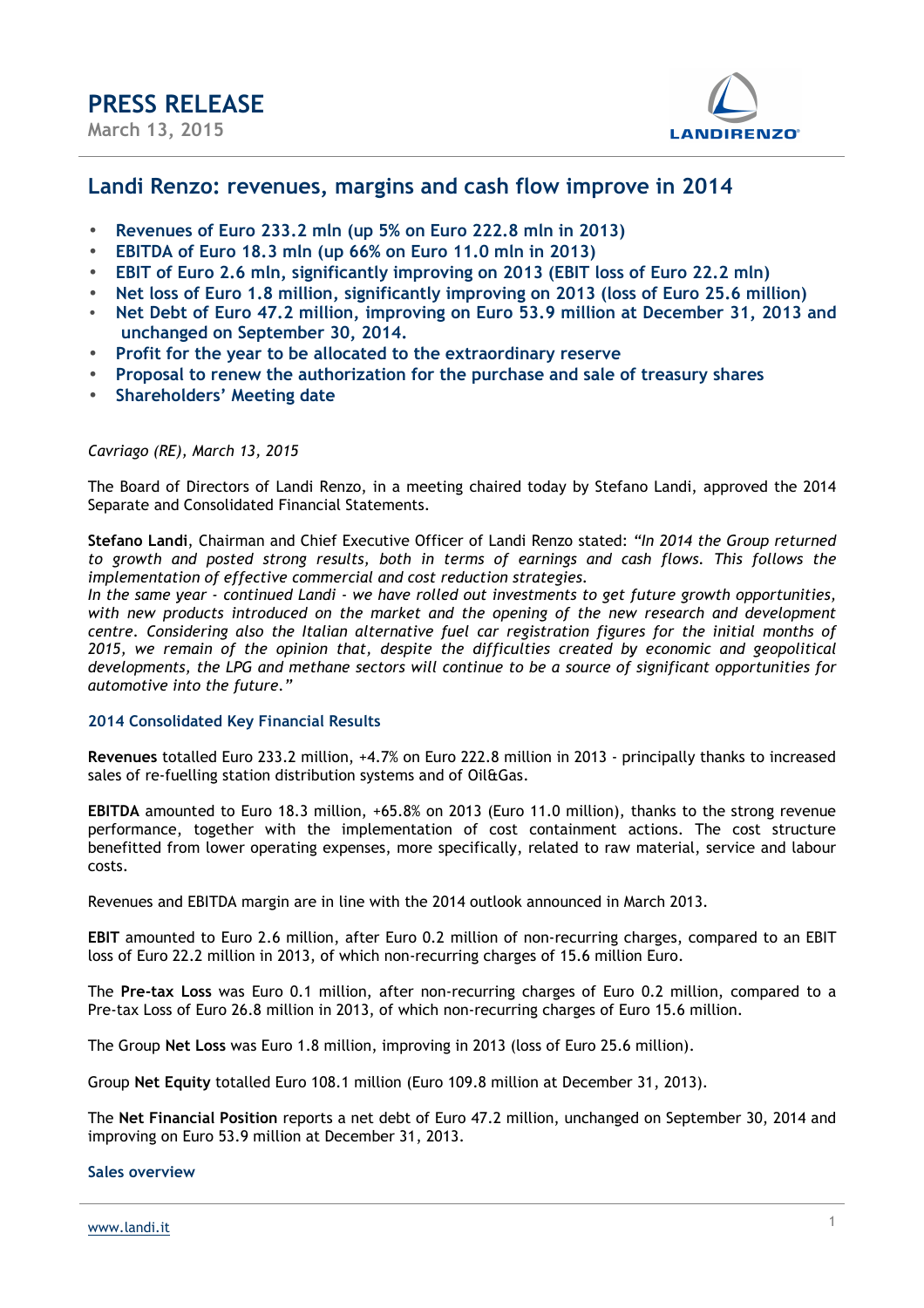

#### **Segments**

**Gas Segment** revenues amounted to Euro 211.5 million, substantially unchanged on 2013 (Euro 211.4 in 2013);

In particular:

- sales revenues from *Vehicle Systems (LPG and Methane)* totalled Euro 185.8 million (Euro 189.8 million in 2013); the reduction is principally due to the drop in LPG system sales, particularly in Italy;
- sales revenues from *Distribution Systems* amounted to Euro 25.7 million, up 18.4% on 2013 (Euro 21.6 million), thanks to the strong sales performance in Eastern Europe.

**Other sector** revenues (*Anti-theft, Sound, Aquatronics, Robotics, Oil&Gas and other*) of Euro 21.7 million grew 91.2% (Euro 11.4 million in 2013), principally due to Oil&Gas plant sales.

#### **Regional performance**

**Overseas** revenues totalled Euro 190.5 million, +10.9% and account for 82% of total revenues (Euro 171.9 million in 2013, 77% of total revenues), confirming the strong international focus of the Landi Renzo Group.

- In **Europe**, revenues totalled Euro 103.9 million, +15.5% (Euro 90.0 million in 2013), principally due to the strong gas distribution system performance on certain Eastern European markets, in addition to the effect of the transfer of sales - previously originated from Italy - to European production sites of a leading OEM client.
- In the **Americas,** revenues amounted to Euro 39.1 million, improving 8.3% on 2013 (Euro 36.1 million), despite the poor performance on the Venezuelan market, offset by improvements on other markets, including the United States.
- In **Asia and the Rest of the World** revenues totalled Euro 47.5 million, up 3.8% on Euro 45.8 million in 2013, thanks to improved Oil&Gas plant sales, although a slowdown on the Thai market, as reported in the Interim Reports. Encouraging signs of a re-opening have emerged also from Pakistan, with the local Government deciding, for the OEM channel only, to suspend unfavourable regulations on the use of methane for transport; gas plant was again supplied in Iran, despite difficulties stemming from international tensions.

Revenues in **Italy** amounted to Euro 42.7 million (Euro 50.9 million in 2013). The reduction is principally due to a differing origin of products for a major OEM client – no longer from Italy but from various European production facilities - and a reduction in conversions on the After Market. The Group keeps its leadership market share of more than 36% on the domestic After Market channel.

#### **2014 Landi Renzo SpA Key Financial Results**

**Revenues** of Euro 95.2 million rose +2.4% compared to 2013 (Euro 93.0 million).

The **EBITDA** reports a loss of Euro 2.0 million (loss of Euro 0.6 million in 2013).

**EBIT** loss is Euro 10.3 million (loss of Euro 8.9 million in 2013), after amortisation and depreciation of Euro 8.3 million, of which Euro 3.4 million concerning intangible assets.

A **Net Profit** of Euro 0.2 million was reported (net loss of Euro 15.6 million in 2013) after dividends from Group companies of Euro 10.4 million, financial charges of Euro 2.8 million and impairments on investments of Euro 0.9 million.

The **Net Debt** totalled Euro 44.3 million (debt of Euro 52.9 million at December 31, 2013).

#### **Outlook**

The sector is expanding into new markets, with a very high focus on alternative fuels. However, difficulties continue to persist due to economic and geopolitical conditions in a number of core sector markets. On the basis of that outlined, the Group for 2015 expects results in line with 2014.

#### **Profit for the year**

Simultaneously with the approval of the draft financial statements and the consolidated financial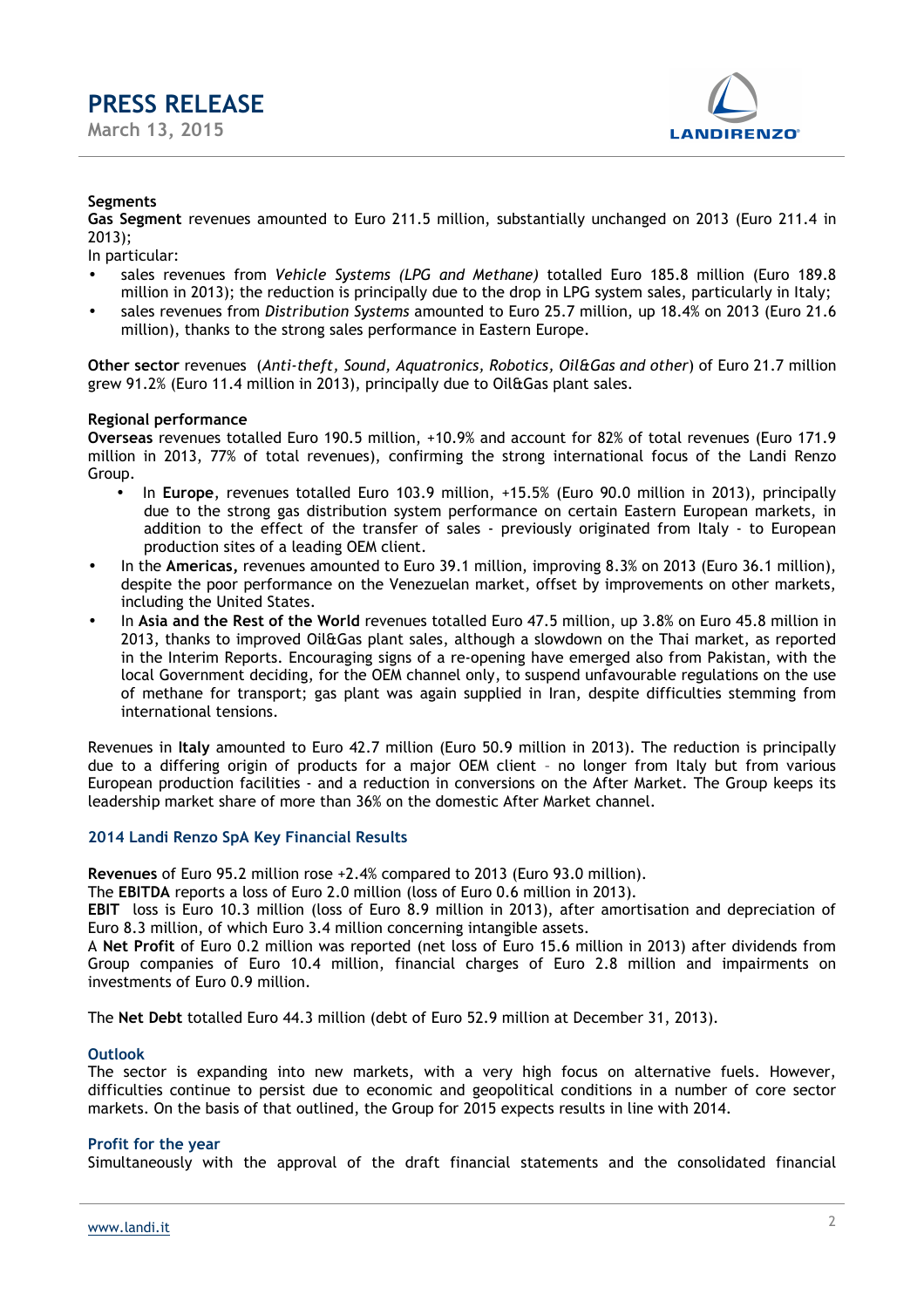



statements at 31 December 2014, the Board of Directors has also resolved to propose to the upcoming meeting of shareholders to use the profit for the year of  $\epsilon$  211,778.96 to increase the extraordinary reserve, given that the legal reserve has already reached the fifth of the capital.

#### **Proposal to renew authorisation for the purchase and sale of treasury shares**

The Board of Directors will propose to the Shareholders' Meeting to authorise the renewal of the purchase and/or disposal of treasury shares programme, in order to:

(a) avail of interesting investment and/or financial structure improvement opportunities for the Company; (b) undertake, in compliance with current regulations, a stabilisation action on share price movements in relation to market anomalies, improving the liquidity of the share;

(c) utilise treasury shares: (i) within the stock option plans for the executive directors, employees, including senior managers and collaborators of the Company and of the subsidiary companies, (ii) as part of acquisition operations or for any issues of bond loans convertible into shares of the Company, (iii) for efficient use of liquidity.

(d) utilise an important management and strategic flexibility instrument.

The principal features of the proposed programme include: duration of 18 months from approval of the motion by the Shareholders' Meeting; maximum number of ordinary shares with a total nominal value, including shares held by the Company and subsidiaries, not exceeding one-fifth of the entire share capital, to be acquired at a price not lower or greater than 20% of the share price recorded on the trading day preceding each purchase. The acquisition of treasury shares will be made in compliance with the applicable regulations by the following means: (i) public purchase or exchange offer, (ii) on the regulated markets, (iii) purchase or sale of derivative instruments with physical delivery of the underlying shares, or (iv) allocation to shareholders of sales options. Each sales operation must be concluded at a price not lower or greater than 20% of the share price recorded on the trading day preceding the sales operation.

In 2014, the Parent Company did not trade treasury shares or parent company shares and currently does not hold treasury shares or holding company shares. The subsidiary companies do not hold shares in the Parent Company.

#### **Other Board of Directors' motions**

The Board of Directors also approved the 2014 Corporate Governance and Ownership Structure Report and the 2015 Remuneration Report.

The Board called the Ordinary & Extraordinary Shareholders' Meeting for April 24, 2015 in single call, at 9 AM at the registered office in Cavriago (Reggio Emilia), Corte Tegge Municipality, Via Nobel 2/4, to discuss and resolve upon the following Agenda:

#### ORDINARY SESSION

Financial Statements for the year ended December 31, 2014; Directors' Report; Board of Statutory Auditor's Report; Auditors' Report; deliberations thereon.

Approval of the first section of the Remuneration Report in accordance with Article 123-*ter*, sixth paragraph, of Legislative Decree No. 58 of February 24, 1998, as subsequently amended and supplemented.

Authorisation for the purchase and utilisation of treasury shares, with prior revocation, where not utilised, of the previous Shareholders' motion of April 24, 2014; deliberations thereon.

#### EXTRAORDINARY SESSION

Proposal to amend Article 6 of the Company By-Laws and introduce Articles 6-*bis*, 6-*ter* e 6-*quater*.

The call notice will be published in accordance with regulations.

*The executive responsible for the preparation of the corporate accounting documents Mr. Paolo Cilloni declares in accordance with Article 154 bis, paragraph 2, of Leg. Decree No. 58 of February 24, 1998, that the accounting information contained in the present press release corresponds to the underlying*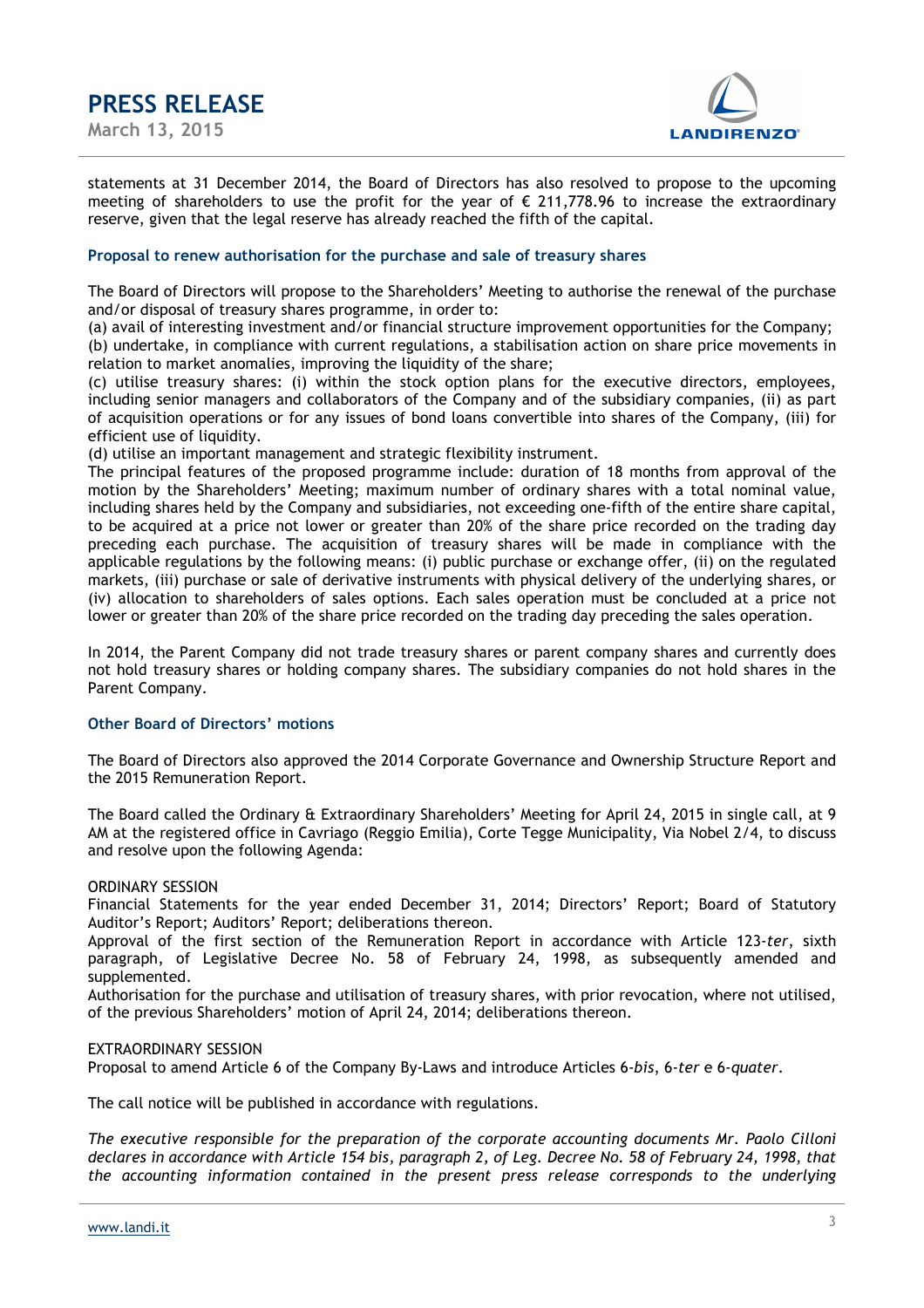



#### *accounting documents, records and accounting entries.*

*The present press release, together with the presentation, is available also on the company's website. At 4 PM the Group Top Management will hold a teleconference. Connection details are available on the company website in the Investor Relations section.* 

*This press release is a translation. The Italian version will prevail* 

**Landi Renzo** is the global leader in the LPG and Methane gas components and systems for motor vehicles sector. The Company is based in Cavriago (Reggio Emilia) and has over 60 years' experience in the sector, is renowned for the extent of its international activities in over 50 Countries, with export sales of over 80%. Landi Renzo SpA has been listed on the STAR segment of the MTA Market of Borsa Italiana since June 2007.

**LANDI RENZO IR TOP CONSULTING**  *M&A and Investor Relations Officer*<br>
<u>ir@landi.it</u> **Corrado Storchi** *Public Affairs Manager* cstorchi@landi.it Tel. +39 0522.94.33

Maria Antonietta Pireddu, Domenico Gentile<br>Tel. +39 02 45473884/3 ir@irtop.com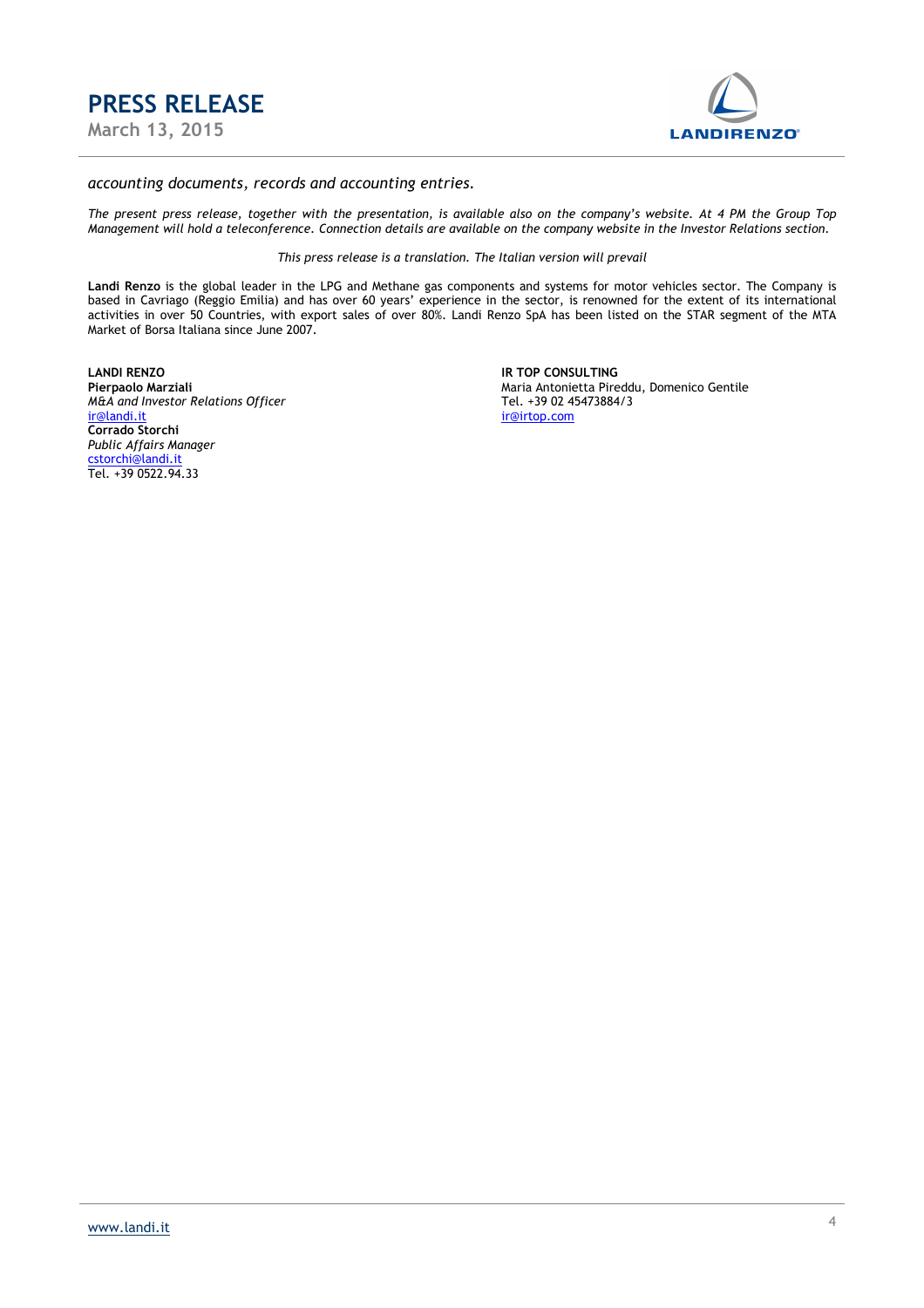**March 13, 2015** 



# **Consolidate Financial Statements**

| (thousands of Euros)                                                         |            |            |
|------------------------------------------------------------------------------|------------|------------|
|                                                                              | 31/12/2014 | 31/12/2013 |
| <b>CONSOLIDATED STATEMENT OF PROFIT AND LOSS</b>                             |            |            |
| Revenues (goods and services)                                                | 231,117    | 221,974    |
| Revenues (goods and services)- related parties                               | 2,096      | 835        |
| Other revenue and income                                                     | 1,542      | 2,110      |
| Cost of raw materials, consumables and goods and change in inventories       | $-108,321$ | $-105,555$ |
| Costs for services and use of third party assets                             | $-60,434$  | $-60,036$  |
| Costs for services and use of third party assets - related parties           | $-2,588$   | $-1,579$   |
| Personnel expenses                                                           | $-42,395$  | $-42,852$  |
| Accruals, impairment losses and other operating expenses                     | $-2,724$   | $-3,861$   |
| <b>Gross Operating Profit</b>                                                | 18,293     | 11,036     |
| Amortization, depreciation and impairment losses                             | $-15,721$  | $-33,234$  |
| of which non recurrent                                                       | -248       | $-15,640$  |
| <b>Net Operating Profit</b>                                                  | 2,572      | $-22,198$  |
| Financial income                                                             | 501        | 466        |
| <b>Financial expenses</b>                                                    | $-4,074$   | $-3,982$   |
| Gains (losses) on exchange rate                                              | 1,194      | $-1,095$   |
| Profit (loss) from investments accounted for using the equity method         | $-301$     |            |
| Profit (Loss) before tax                                                     | $-108$     | $-26,809$  |
| Current and deferred taxes                                                   | $-1,636$   | 849        |
| Profit (loss) of the period for the Group and minority interests, including: | $-1,744$   | $-25,960$  |
| Minority interests                                                           | 39         | -402       |
| Profit (Loss) of the period of the Group                                     | $-1,783$   | $-25,558$  |
|                                                                              |            |            |
| Basic earnings (loss) per share (calculated on 112,500,000 shares)           | $-0.0158$  | $-0.2272$  |
|                                                                              |            |            |
| Diluted earnings (loss) per share                                            | $-0.0158$  | $-0.2272$  |
|                                                                              |            |            |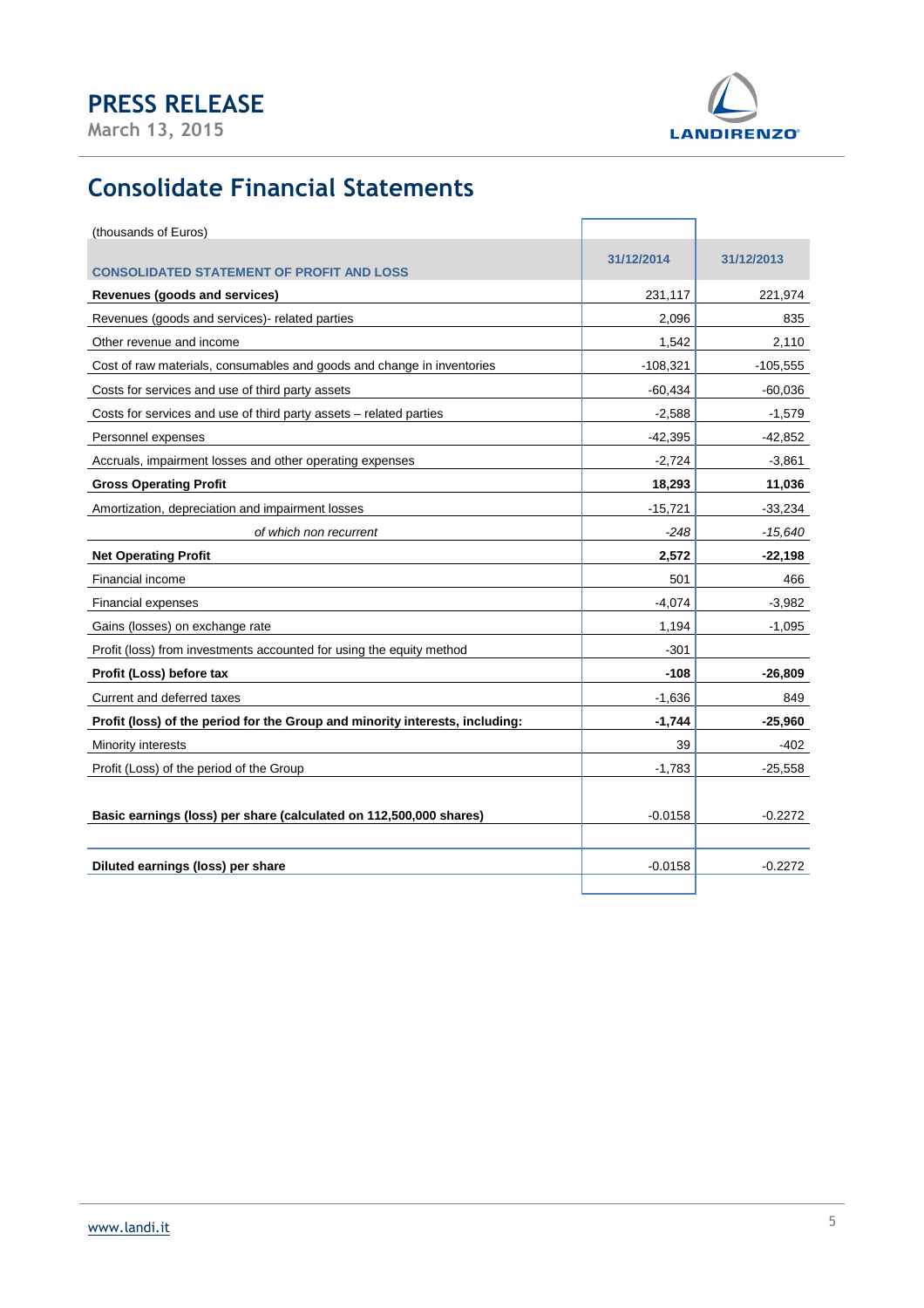

| (thousands of Euros)                              |            |            |
|---------------------------------------------------|------------|------------|
| <b>ASSETS</b>                                     | 31/12/2014 | 31/12/2013 |
| Non-current assets                                |            |            |
| Property, plant and equipment                     | 35,277     | 36,164     |
| Development expenditure                           | 7,101      | 6,571      |
| Goodw ill                                         | 39,942     | 40,190     |
| Other intangible assets with finite useful lives  | 24,637     | 26,546     |
| Investments accounted for using the equity method | 180        | 0          |
| Other non-current financial assets                | 773        | 1,059      |
| Deferred tax assets                               | 17,247     | 16,407     |
| <b>Total non-current assets</b>                   | 125,157    | 126,937    |
|                                                   |            |            |
| <b>Current assets</b>                             |            |            |
| Trade receivables                                 | 33,069     | 38,273     |
| Trade receivables - related parties               | 1,986      | 189        |
| Inventories                                       | 63,269     | 61,579     |
| Contract w orks in progress                       | 2,590      | 3,043      |
| Other receivables and current assets              | 15,533     | 17,118     |
| Cash and cash equivalents                         | 31,820     | 32,953     |
| <b>Total current assets</b>                       | 148,267    | 153,155    |
| <b>TOTAL ASSETS</b>                               | 273,424    | 280,092    |
|                                                   |            |            |

| (thousands of Euros)                                        |            |            |
|-------------------------------------------------------------|------------|------------|
| <b>EQUITY AND LIABILITIES</b>                               | 31/12/2014 | 31/12/2013 |
| Group shareholders' equity                                  |            |            |
| Share capital                                               | 11,250     | 11,250     |
| Other reserves                                              | 98,018     | 123,714    |
| Profit (loss) of the period                                 | $-1,783$   | $-25,558$  |
| Total equity attributable to the shareholders of the parent | 107,485    | 109,406    |
| Minority interests                                          | 591        | 407        |
| <b>TOTAL EQUITY</b>                                         | 108,076    | 109,813    |
| Non-current liabilities                                     |            |            |
| Non-current bank loans                                      | 26,171     | 12,096     |
| Other non-current financial liabilities                     | 1,178      | 661        |
| Provisions for risks and charges                            | 5,055      | 6,218      |
| Defined benefit plans                                       | 3,818      | 3,739      |
| Deferred tax liabilities                                    | 8,417      | 8,797      |
| <b>Total non-current liabilities</b>                        | 44,639     | 31,511     |
| <b>Current liabilities</b>                                  |            |            |
| Bank overdrafts and short-term loans                        | 51,580     | 74,099     |
| Other current financial liabilities                         | 137        | 25         |
| Trade payables                                              | 54,632     | 51,681     |
| Trade payables - related parties                            | 1,304      | 434        |
| <b>Tax liabilities</b>                                      | 4,492      | 3,876      |
| Other current liabilities                                   | 8,564      | 8,653      |
| <b>Total current liabilities</b>                            | 120,709    | 138,768    |
| <b>TOTAL LIABILITIES AND EQUITY</b>                         | 273,424    | 280,092    |
|                                                             |            |            |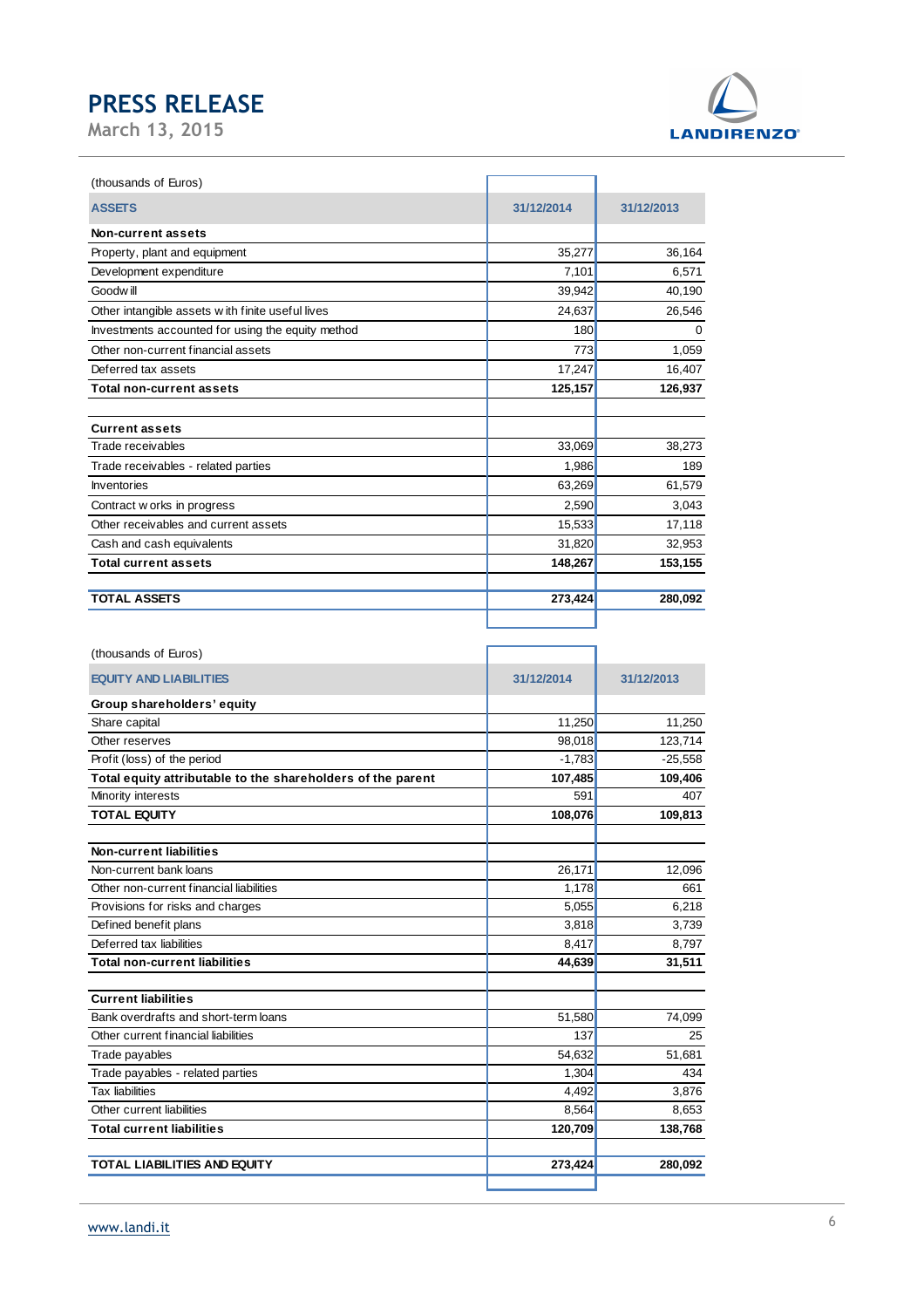

| (thousands of Euros)                                             |            |            |
|------------------------------------------------------------------|------------|------------|
| <b>CONSOLIDATED CASH FLOW STATEMENT</b>                          | 31/12/2014 | 31/12/2013 |
| Cash flow from operating activities                              |            |            |
| Profit (Loss) of the period                                      | $-1,744$   | $-25,960$  |
| Adjustments for:                                                 |            |            |
| Depreciation                                                     | 9,160      | 9,440      |
| Amortization of intangible assets                                | 6,296      | 8,041      |
| (Reversal of) impairment losses on property, plant and equipment |            | 113        |
| impairment loss on intangible assets                             | 248        | 15,640     |
| impairment loss on trade receivables                             | 513        | 794        |
| Net finance costs                                                | 2,379      | 4,611      |
| Gain on curtailment                                              | 79         | 273        |
| Tax expense                                                      | 1,636      | -850       |
|                                                                  | 18,567     | 12,102     |
| Changes in:                                                      |            |            |
| inventories                                                      | $-1,237$   | 1,306      |
| trade and other receivables                                      | 3,923      | 24,421     |
| trade and other paybles                                          | 5,690      | $-1,852$   |
| provisions and employee benefits                                 | $-1,522$   | 588        |
| Cash generated from operating activities                         | 25,421     | 36,565     |
| Interest paid                                                    | $-3,214$   | $-3,312$   |
| income taxes paid                                                | $-2,147$   | $-2,606$   |
| Net cash flow from (for) operating activities                    | 20,060     | 30,647     |
| Cash flow from investing activities                              |            |            |
| Proceeds from sale of property, plant and equipment              | 310        | 174        |
| Incorporation of companies accounted for using the equity method | $-180$     |            |
| Acquisition of property, plant and equipment                     | $-8,583$   | $-12,162$  |
| Acquisition of intangible assets                                 | $-617$     | $-3,283$   |
| Acquisition of other investments                                 |            | -678       |
| Development expenditure                                          | $-4,300$   | $-3,347$   |
| Net cash used in investing activities                            | $-13,370$  | -19,296    |
| Cash flow from financing activities                              |            |            |
| Net repayments and financings                                    | $-7,816$   | $-13,650$  |
| Net cash from (used in) financing activities                     | $-7,816$   | $-13,650$  |
| Net increase (decrease) in cash and cash equivalents             | $-1,126$   | $-2,299$   |
| Cash and cash equivalents at 1 January                           | 32,953     | 38,629     |
| Effect of exchange rate fluctuations on cash held                | -7         | $-3,377$   |
| Cash and cash equivalents at the end of the period               | 31,820     | 32,953     |
|                                                                  |            |            |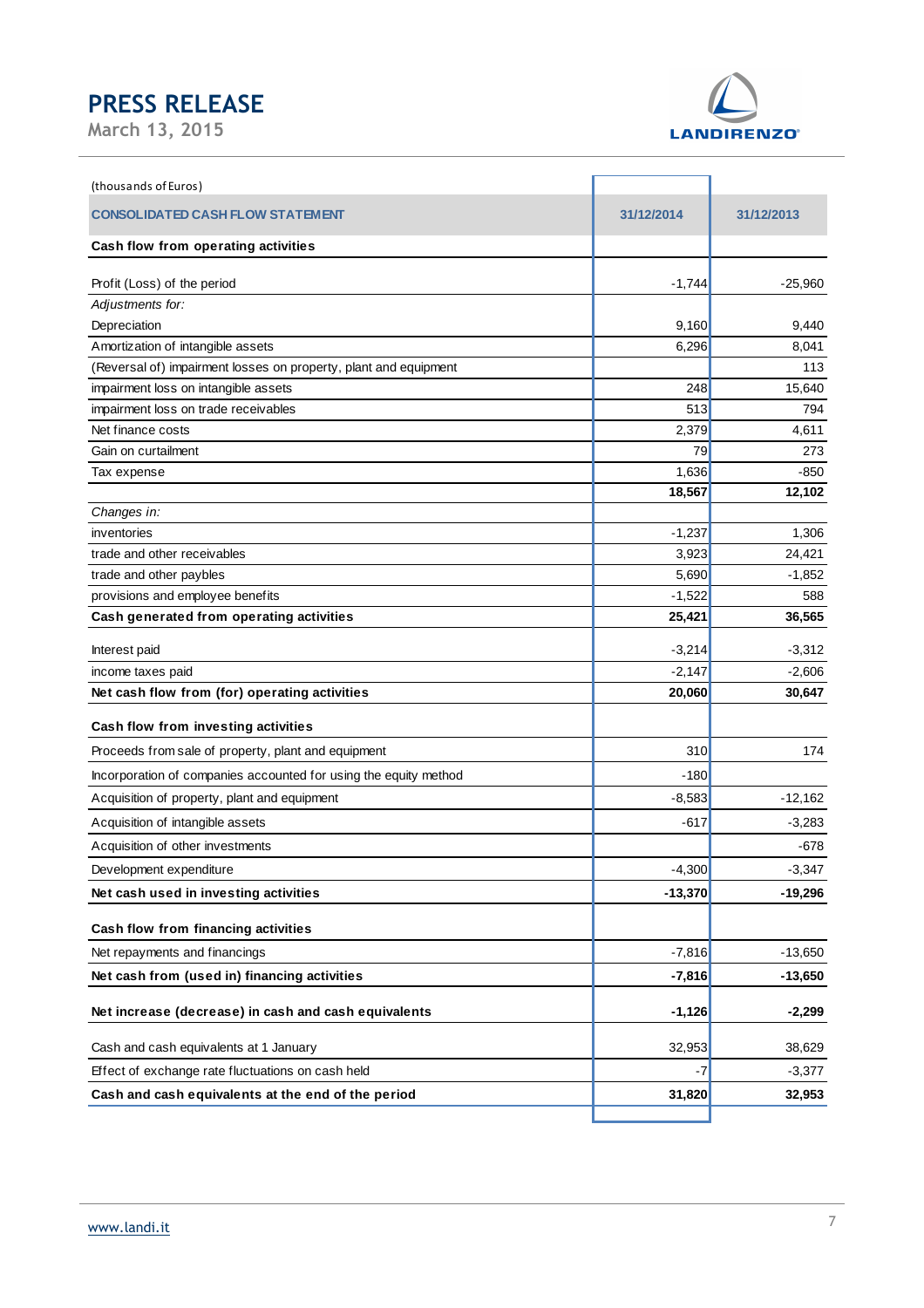**March 13, 2015** 



ī.

# **Landi Renzo S.p.A. – Parent Company Financial Statements**

 $\mathbb{E}$ 

| <b>STATEMENT OF PROFIT AND LOSS (Euros)</b>                            | 31/12/2014    | 31/12/2013    |
|------------------------------------------------------------------------|---------------|---------------|
| Revenues (goods and services)                                          | 95,215,020    | 92,978,259    |
| Other revenue and income                                               | 437,961       | 503,717       |
| Cost of raw materials, consumables and goods and change in inventories | $-49,684,588$ | $-49,137,318$ |
| Costs for services and use of third party assets                       | $-28,593,587$ | $-27,222,172$ |
| Personnel expenses                                                     | $-18,649,398$ | $-16,395,340$ |
| Accruals, impairment losses and other operating expenses               | $-752,625$    | $-1,349,484$  |
| <b>Gross Operating Profit</b>                                          | $-2,027,217$  | $-622,338$    |
| Amortization, depreciation and impairment losses                       | $-8,281,880$  | $-8,318,826$  |
| <b>Net Operating Profit</b>                                            | $-10,309,097$ | $-8,941,164$  |
| Financial income                                                       | 291,802       | 560,936       |
| Income from investments                                                | 10,360,457    | 6,618,486     |
| Financial expenses                                                     | $-2,777,676$  | $-2,945,686$  |
| Expenses from investments                                              | $-945,745$    | $-13,198,937$ |
| Gains (losses) on exchange rate                                        | 813,616       | $-430,966$    |
| Profit (Loss) before tax                                               | $-2,566,643$  | $-18,337,331$ |
| Current and deferred taxes                                             | 2,778,422     | 2,754,400     |
|                                                                        |               |               |
| Profit (loss) of the period                                            | 211,779       | $-15,582,931$ |
|                                                                        |               |               |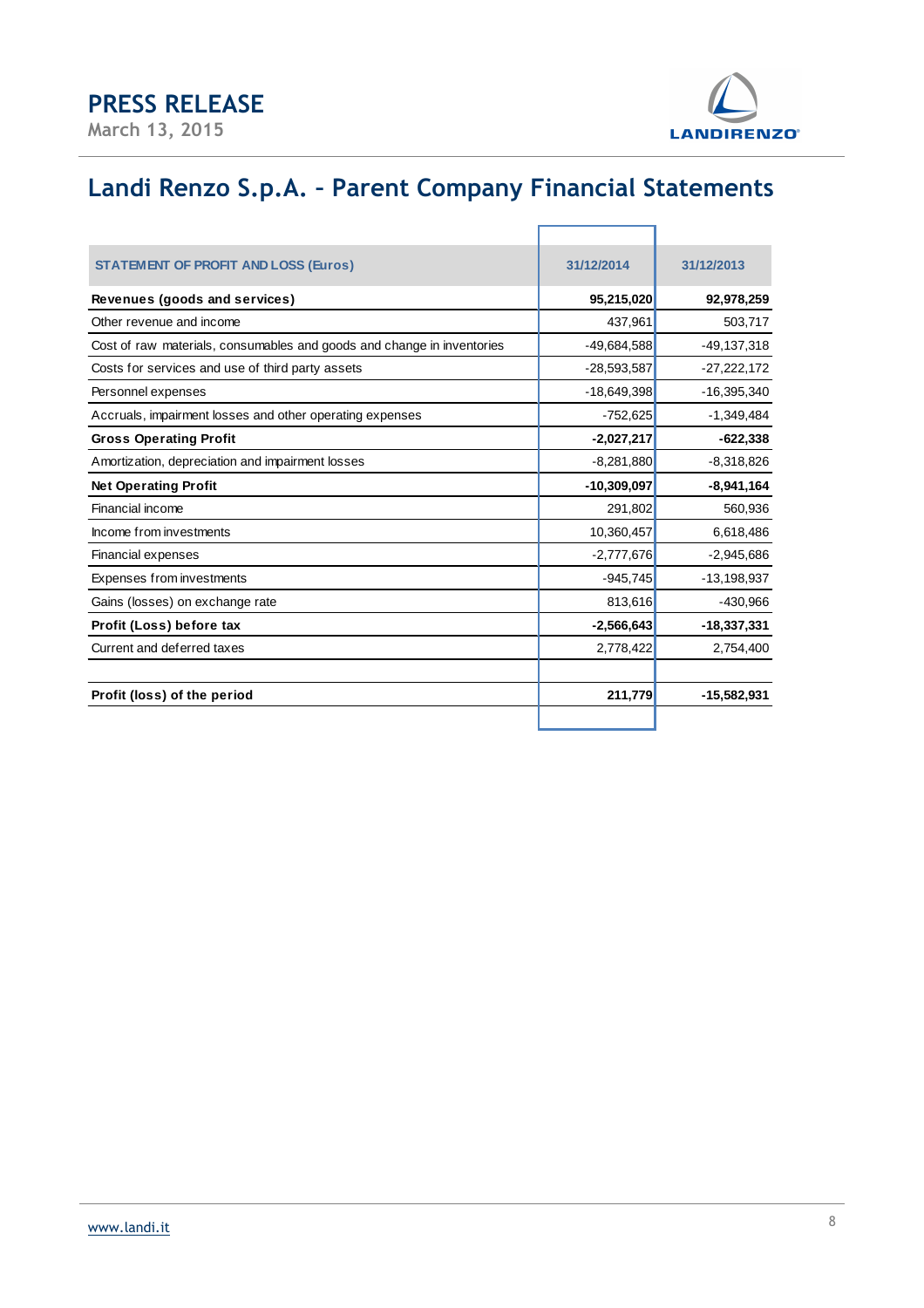

| <b>ASSETS</b>                                                  | 31/12/2014  | 31/12/2013  |
|----------------------------------------------------------------|-------------|-------------|
| Non-current assets                                             |             |             |
| Property, plant and equipment                                  | 21,196,888  | 20,935,053  |
| Development expenditure                                        | 5,754,447   | 5,634,563   |
| Goodw ill and other intangible assets with finite useful lives | 3,544,277   | 3,536,450   |
| Investments in subsidiaries                                    | 111,736,534 | 112,799,376 |
| Investments in associates and joint ventures                   | 868,028     | 299,768     |
| Other non-current financial assets                             | 602,774     | 890,977     |
| Other non-current assets                                       | 71,330      | 88,655      |
| Deferred tax assets                                            | 10,556,942  | 10,029,143  |
| <b>Total non-current assets</b>                                | 154,331,220 | 154,213,985 |
|                                                                |             |             |
| <b>Current assets</b>                                          |             |             |
| Trade receivables                                              | 7,851,679   | 9,770,058   |
| Trade receivables to subsidiaries                              | 14,583,917  | 8,994,541   |
| <b>Inventories</b>                                             | 21,947,063  | 23,939,799  |
| Other receivables and current assets                           | 3,600,691   | 4,055,433   |
| <b>Current financial assets</b>                                | 7,053,867   | 13,829,563  |
| Cash and cash equivalents                                      | 11,779,571  | 6,331,113   |
| <b>Total current assets</b>                                    | 66,816,788  | 66,920,507  |
|                                                                |             |             |
| <b>TOTAL ASSETS</b>                                            | 221,148,008 | 221,134,492 |
|                                                                |             |             |

| <b>TOTAL LIABILITIES AND EQUITY</b>     | 221,148,008 | 221,134,492   |
|-----------------------------------------|-------------|---------------|
| <b>Total current liabilities</b>        | 82,148,232  | 97,298,886    |
| Other current liabilities               | 3,059,489   | 3,290,892     |
| <b>Tax liabilities</b>                  | 861,465     | 851,731       |
| Liabilities to subsidiaries             | 13,067,013  | 6,712,382     |
| Trade payables - related parties        | 1,181,300   | 286,565       |
| Trade payables                          | 23,482,807  | 19,664,735    |
| Other current financial liabilities     | 130,838     | 24,812        |
| Bank overdrafts and short-term loans    | 40,365,320  | 66,467,769    |
| <b>Current liabilities</b>              |             |               |
|                                         |             |               |
| <b>Total non-current liabilities</b>    | 28,287,211  | 13,184,070    |
| Deferred tax liabilities                | 979,258     | 833,771       |
| Defined benefit plans                   | 1,875,352   | 1,676,917     |
| Provisions for risks and charges        | 2,221,404   | 3,217,850     |
| Other non-current financial liabilities | 1,177,539   | 660,787       |
| Non-current bank loans                  | 22,033,658  | 6,794,745     |
| <b>Non-current liabilities</b>          |             |               |
|                                         |             |               |
| <b>TOTAL EQUITY</b>                     | 110,712,565 | 110,651,536   |
| Profit (loss) of the period             | 211,779     | $-15,582,931$ |
| Other reserves                          | 99,250,786  | 114,984,467   |
| Share capital                           | 11,250,000  | 11,250,000    |
| <b>Equity</b>                           |             |               |
| <b>EQUITY AND LIABILITIES</b>           | 31/12/2014  | 31/12/2013    |
|                                         |             |               |